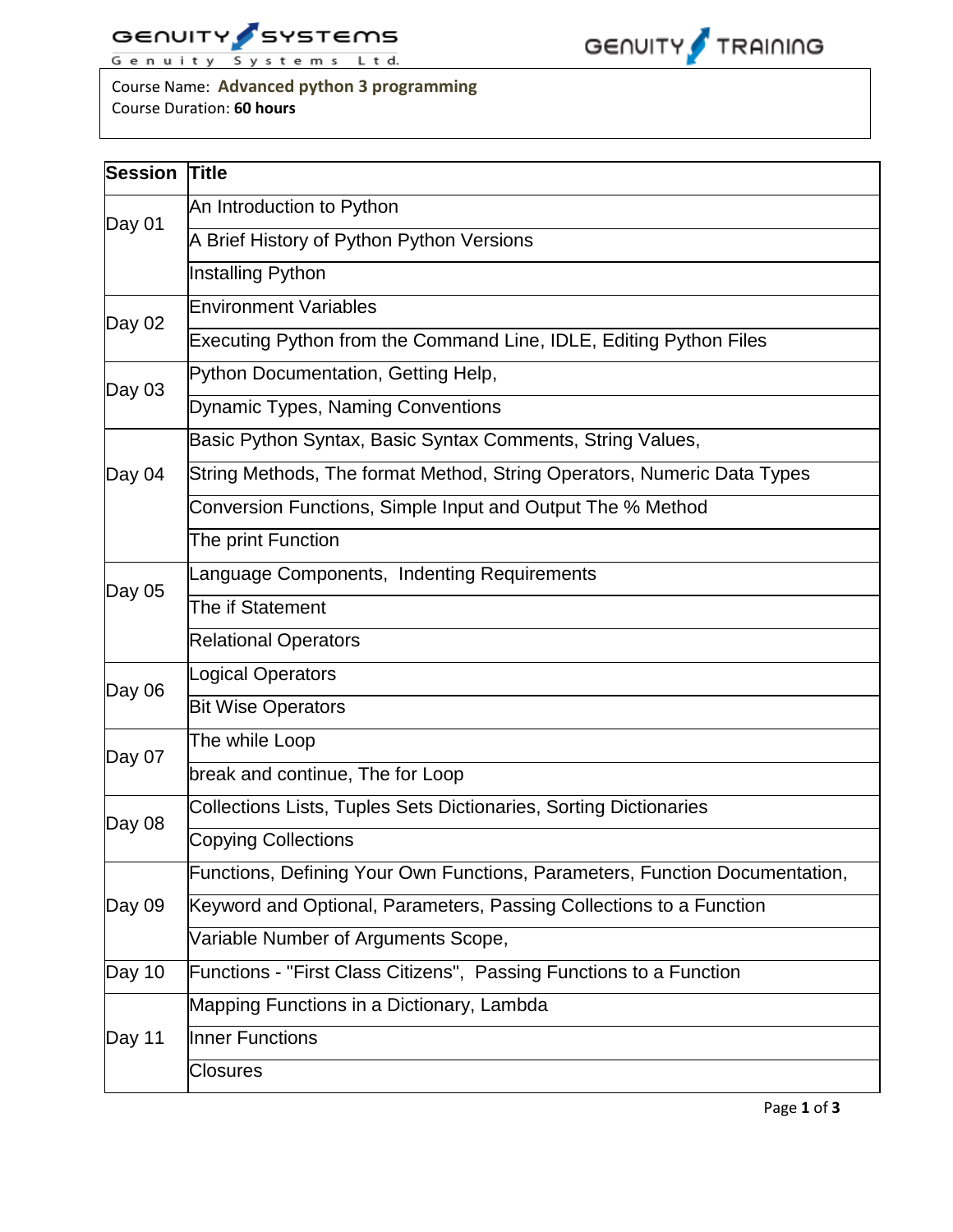## GENUITY SYSTEMS



|  |  |  |  |  |  |  | Genuity Systems Ltd. |  |  |  |  |  |  |  |  |  |  |
|--|--|--|--|--|--|--|----------------------|--|--|--|--|--|--|--|--|--|--|
|--|--|--|--|--|--|--|----------------------|--|--|--|--|--|--|--|--|--|--|

| Day 12 | Modules, Standard Modules - sys, Standard Modules - math                          |  |  |  |  |  |  |  |  |
|--------|-----------------------------------------------------------------------------------|--|--|--|--|--|--|--|--|
|        | Standard Modules - time, The dir Function                                         |  |  |  |  |  |  |  |  |
| Day 13 | Exceptions, Errors, Run Time Errors, The Exception Model                          |  |  |  |  |  |  |  |  |
|        | Exception Hierarchy, Handling Multiple Exceptions raise assert                    |  |  |  |  |  |  |  |  |
|        | <b>Writing Your Own Exception Classes</b>                                         |  |  |  |  |  |  |  |  |
| Day 14 | Input and Output, Data Streams, Creating Your Own Data Streams, Access Modes      |  |  |  |  |  |  |  |  |
|        | Writing Data to a File, Reading Data From a File                                  |  |  |  |  |  |  |  |  |
| Day 15 | Additional File Methods, Using Pipes as Data Streams, Handling IO Exceptions      |  |  |  |  |  |  |  |  |
| Day 16 | Working with Directories Metadata, The pickle Module                              |  |  |  |  |  |  |  |  |
|        | Implementing Classes and Objects, Declaring and modifying objects                 |  |  |  |  |  |  |  |  |
| Day 17 | Encapsulating attributes and methods in classes, Initializing objects with        |  |  |  |  |  |  |  |  |
|        | constructors                                                                      |  |  |  |  |  |  |  |  |
| Day 18 | Accessing and modifying attributes with methods, Overloading operators            |  |  |  |  |  |  |  |  |
|        | Inheritance and polymorphism, Reusing functionality through inheritance           |  |  |  |  |  |  |  |  |
|        | Extending methods from base classes, Overriding methods for dynamic behavior      |  |  |  |  |  |  |  |  |
| Day 19 | Tracing the scope in the namespace, Enhancing functionality with class decorators |  |  |  |  |  |  |  |  |
| Day 20 | Writing GUIs in Python, Introduction, Components and Events                       |  |  |  |  |  |  |  |  |
|        | The tk Widget, Button Widgets, Entry Widgets, Text Widgets,                       |  |  |  |  |  |  |  |  |
|        | Checkbutton Widgets, Radiobutton Widgets, Listbox Widgets, Frame Widgets,         |  |  |  |  |  |  |  |  |
|        | Menu Widgets, Toplevel Widgets, Dialogs                                           |  |  |  |  |  |  |  |  |
| Day 21 | Python and CGI Scripts, What is CGI, HTML, HTML Forms, A Guestbook                |  |  |  |  |  |  |  |  |
|        | Application                                                                       |  |  |  |  |  |  |  |  |
|        | What Can Go Wrong!, HTML Tables, The CGI Script, Rendering of the Script          |  |  |  |  |  |  |  |  |
| Day 22 | The os Module, The Environment, Creating a Process, Listing Files,                |  |  |  |  |  |  |  |  |
|        | Other Process Methods, File Information (Metadata), Working with Directories      |  |  |  |  |  |  |  |  |
| Day 23 | Network Programming, Networking Fundamentals, The Client/Server Module            |  |  |  |  |  |  |  |  |
|        | The socket Module, The Client Program, The Server Program                         |  |  |  |  |  |  |  |  |
|        | An Evaluation Client and Server, A Threaded Server                                |  |  |  |  |  |  |  |  |
|        | What You Might Not Already Know, What is an Iterable?                             |  |  |  |  |  |  |  |  |
| Day 24 | Creating Your Own Iterators, Generators, The Functions any and all                |  |  |  |  |  |  |  |  |